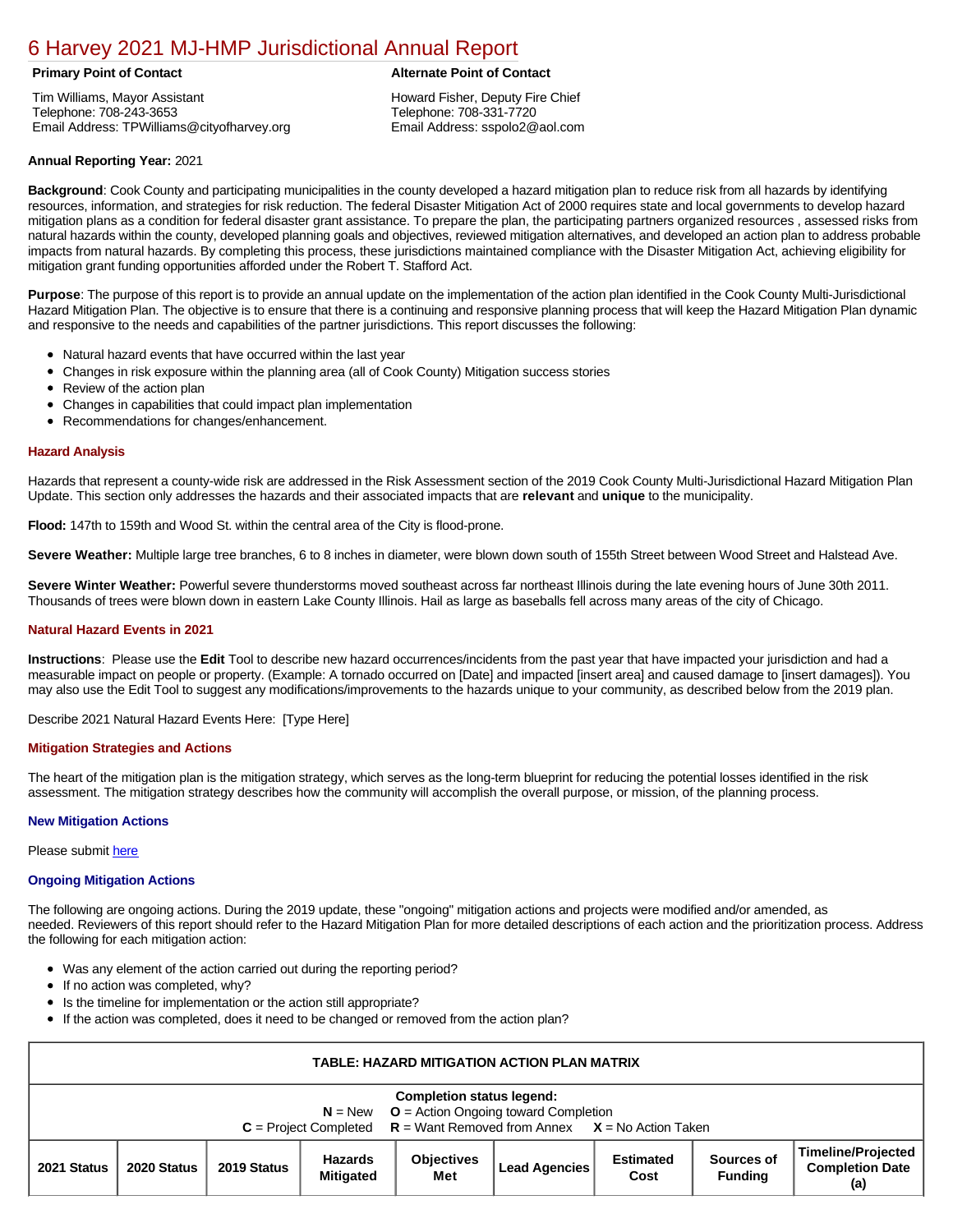| Action H2.1—Educate property owners about flood mitigation techniques including using outreach activities to facilitate technical assistance program that<br>address measures that citizens can take or facilitate funding for mitigation measures.                                                                                                                                 |                            |                                                            |                                                                                 |                                                                                             |                                                                                                                                                     |        |                                            |                                                                                                                                                           |  |
|-------------------------------------------------------------------------------------------------------------------------------------------------------------------------------------------------------------------------------------------------------------------------------------------------------------------------------------------------------------------------------------|----------------------------|------------------------------------------------------------|---------------------------------------------------------------------------------|---------------------------------------------------------------------------------------------|-----------------------------------------------------------------------------------------------------------------------------------------------------|--------|--------------------------------------------|-----------------------------------------------------------------------------------------------------------------------------------------------------------|--|
| <b>Status Description:</b>                                                                                                                                                                                                                                                                                                                                                          |                            |                                                            |                                                                                 |                                                                                             |                                                                                                                                                     |        |                                            |                                                                                                                                                           |  |
| o                                                                                                                                                                                                                                                                                                                                                                                   |                            | Ongoing                                                    | Flood, Severe<br>Weather                                                        | 1, 12                                                                                       | City of Harvey                                                                                                                                      | Low    | General Fund,<br>Grant                     | Short-term                                                                                                                                                |  |
| Action H2.2—Improve stormwater drainage capacity by increasing the capacity of the City's storm sewer drainage system                                                                                                                                                                                                                                                               |                            |                                                            |                                                                                 |                                                                                             |                                                                                                                                                     |        |                                            |                                                                                                                                                           |  |
| <b>Status Description:</b>                                                                                                                                                                                                                                                                                                                                                          |                            |                                                            |                                                                                 |                                                                                             |                                                                                                                                                     |        |                                            |                                                                                                                                                           |  |
| o                                                                                                                                                                                                                                                                                                                                                                                   |                            | Ongoing                                                    | Flood, Severe<br>Weather                                                        | 1, 2, 9, 13                                                                                 | City of Harvey                                                                                                                                      | High   | Grant                                      | Long-term                                                                                                                                                 |  |
|                                                                                                                                                                                                                                                                                                                                                                                     |                            |                                                            |                                                                                 |                                                                                             |                                                                                                                                                     |        |                                            | Action H2.3—Assess vulnerability to severe wind using GIS to map areas that are at risk to the wind hazard associated with straight-line wind conditions. |  |
|                                                                                                                                                                                                                                                                                                                                                                                     | <b>Status Description:</b> |                                                            |                                                                                 |                                                                                             |                                                                                                                                                     |        |                                            |                                                                                                                                                           |  |
| o                                                                                                                                                                                                                                                                                                                                                                                   |                            | Ongoing                                                    | Severe<br>Weather                                                               | 3, 4, 10                                                                                    | City of Harvey                                                                                                                                      | High   | Grant                                      | Long-term                                                                                                                                                 |  |
| hazards.                                                                                                                                                                                                                                                                                                                                                                            |                            |                                                            |                                                                                 |                                                                                             | Action H2.4—Incorporate a GIS system/management plan for tracking permitting, land use patterns, tracking hazard data, and mapping risk for various |        |                                            |                                                                                                                                                           |  |
| <b>Status Description:</b>                                                                                                                                                                                                                                                                                                                                                          |                            |                                                            |                                                                                 |                                                                                             |                                                                                                                                                     |        |                                            |                                                                                                                                                           |  |
| o                                                                                                                                                                                                                                                                                                                                                                                   |                            | Ongoing                                                    | All                                                                             | 3, 4, 10                                                                                    | City of Harvey                                                                                                                                      | Medium | Grant                                      | Long-term                                                                                                                                                 |  |
|                                                                                                                                                                                                                                                                                                                                                                                     |                            |                                                            |                                                                                 |                                                                                             | Action H2.5-Develop and maintain a database to track community vulnerability to known hazard areas                                                  |        |                                            |                                                                                                                                                           |  |
| <b>Status Description:</b>                                                                                                                                                                                                                                                                                                                                                          |                            |                                                            |                                                                                 |                                                                                             |                                                                                                                                                     |        |                                            |                                                                                                                                                           |  |
| o                                                                                                                                                                                                                                                                                                                                                                                   |                            | Ongoing                                                    | Αll                                                                             | 1, 5, 6                                                                                     | City of Harvey                                                                                                                                      | Medium | General Fund,<br>Grant                     | Short-term                                                                                                                                                |  |
| Action H2.6—Protecting infrastructure and critical facilities from damage by engineering and/or retrofitting roads to withstand hazards.                                                                                                                                                                                                                                            |                            |                                                            |                                                                                 |                                                                                             |                                                                                                                                                     |        |                                            |                                                                                                                                                           |  |
| <b>Status Description:</b>                                                                                                                                                                                                                                                                                                                                                          |                            |                                                            |                                                                                 |                                                                                             |                                                                                                                                                     |        |                                            |                                                                                                                                                           |  |
| $\circ$                                                                                                                                                                                                                                                                                                                                                                             |                            | Ongoing                                                    | All                                                                             | 1, 2, 9, 13                                                                                 | City of Harvey                                                                                                                                      | High   | Grant                                      | Long-term                                                                                                                                                 |  |
|                                                                                                                                                                                                                                                                                                                                                                                     |                            |                                                            |                                                                                 |                                                                                             | Action H2.7—Improve sewer capacity for stormwater and snowmelt by separating the combined sewer system.                                             |        |                                            |                                                                                                                                                           |  |
| <b>Status Description:</b>                                                                                                                                                                                                                                                                                                                                                          |                            |                                                            |                                                                                 |                                                                                             |                                                                                                                                                     |        |                                            |                                                                                                                                                           |  |
| o                                                                                                                                                                                                                                                                                                                                                                                   |                            | Ongoing                                                    | Flood, Severe<br>Weather,<br>Severe Winter<br>Weather                           | 1, 2, 9, 13                                                                                 | City of Harvey                                                                                                                                      | High   | IEPA, Grants                               | Ongoing                                                                                                                                                   |  |
|                                                                                                                                                                                                                                                                                                                                                                                     |                            |                                                            |                                                                                 |                                                                                             |                                                                                                                                                     |        |                                            | Action H2.8-Where appropriate, support retrofitting, purchase, or relocation of structures in hazard-prone areas to prevent future structure damage. Give |  |
|                                                                                                                                                                                                                                                                                                                                                                                     |                            | priority to properties with exposure to repetitive losses. |                                                                                 |                                                                                             |                                                                                                                                                     |        |                                            |                                                                                                                                                           |  |
| <b>Status Description:</b>                                                                                                                                                                                                                                                                                                                                                          |                            |                                                            |                                                                                 |                                                                                             |                                                                                                                                                     |        |                                            |                                                                                                                                                           |  |
| o                                                                                                                                                                                                                                                                                                                                                                                   |                            | Ongoing                                                    | All                                                                             | 7, 13                                                                                       | City of Harvey                                                                                                                                      | High   | <b>FEMA Hazard</b><br>Mitigation<br>Grants | Long-term<br>(depending on<br>funding)                                                                                                                    |  |
|                                                                                                                                                                                                                                                                                                                                                                                     |                            |                                                            | Action H2.9-Continue to support the countywide actions identified in this plan. |                                                                                             |                                                                                                                                                     |        |                                            |                                                                                                                                                           |  |
| <b>Status Description:</b>                                                                                                                                                                                                                                                                                                                                                          |                            |                                                            |                                                                                 |                                                                                             |                                                                                                                                                     |        |                                            |                                                                                                                                                           |  |
| o                                                                                                                                                                                                                                                                                                                                                                                   |                            | Ongoing                                                    | All                                                                             | All                                                                                         | City of Harvey                                                                                                                                      | Low    | <b>General Fund</b>                        | Short- and long-term                                                                                                                                      |  |
|                                                                                                                                                                                                                                                                                                                                                                                     |                            |                                                            |                                                                                 | Action H2.10-Actively participate in the plan maintenance strategy identified in this plan. |                                                                                                                                                     |        |                                            |                                                                                                                                                           |  |
| <b>Status Description:</b>                                                                                                                                                                                                                                                                                                                                                          |                            |                                                            |                                                                                 |                                                                                             |                                                                                                                                                     |        |                                            |                                                                                                                                                           |  |
| o                                                                                                                                                                                                                                                                                                                                                                                   |                            | Ongoing                                                    | All                                                                             | 3, 4, 6                                                                                     | DHSEM, City of<br>Harvey                                                                                                                            | Low    | <b>General Fund</b>                        | Short-term                                                                                                                                                |  |
| Action H2.11—Consider participation in incentive-based programs such as the Community Rating System, Tree City, and StormReady.                                                                                                                                                                                                                                                     |                            |                                                            |                                                                                 |                                                                                             |                                                                                                                                                     |        |                                            |                                                                                                                                                           |  |
| <b>Status Description:</b>                                                                                                                                                                                                                                                                                                                                                          |                            |                                                            |                                                                                 |                                                                                             |                                                                                                                                                     |        |                                            |                                                                                                                                                           |  |
| o                                                                                                                                                                                                                                                                                                                                                                                   |                            | Ongoing                                                    | All                                                                             | 3, 4, 5, 6, 7, 9,<br>10, 11, 13                                                             | City of Harvey                                                                                                                                      | Low    | <b>General Fund</b>                        | Long-term                                                                                                                                                 |  |
| Action H2.12-Maintain good standing under the National Flood Insurance Program by implementing programs that meet or exceed the minimum NFIP<br>requirements. Such programs include enforcing an adopted flood damage prevention ordinance, participating in floodplain mapping updates, and providing<br>public assistance and information on floodplain requirements and impacts. |                            |                                                            |                                                                                 |                                                                                             |                                                                                                                                                     |        |                                            |                                                                                                                                                           |  |
| <b>Status Description:</b>                                                                                                                                                                                                                                                                                                                                                          |                            |                                                            |                                                                                 |                                                                                             |                                                                                                                                                     |        |                                            |                                                                                                                                                           |  |
| o                                                                                                                                                                                                                                                                                                                                                                                   |                            | Ongoing                                                    | Flooding                                                                        | 4, 6, 9                                                                                     | City of Harvey                                                                                                                                      | Low    | <b>General Fund</b>                        | Short-term and<br>ongoing                                                                                                                                 |  |
| Action H2.13—Where feasible, implement a program to record high water marks following high-water events.                                                                                                                                                                                                                                                                            |                            |                                                            |                                                                                 |                                                                                             |                                                                                                                                                     |        |                                            |                                                                                                                                                           |  |